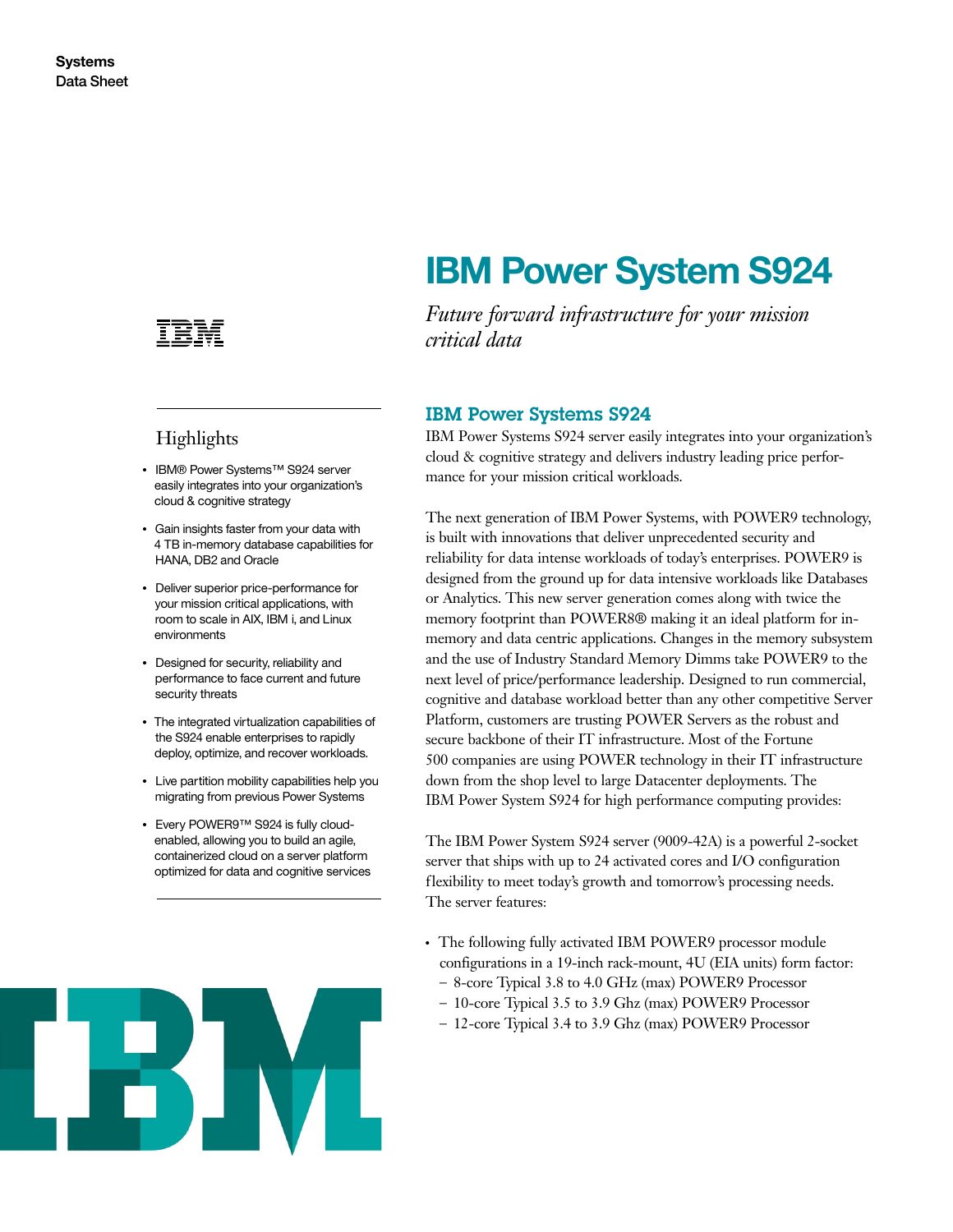- Up to 4096 GB of DDR4 memory
- $\cdot$  Running at speeds of 2133, 2400, and 2666 Mbps
- Storage backplane options:
	- Base 12 SFF-3 Bays/RDX Bay
	- Split feature to 6+6 SFF Bays: Add a second SAS Controller
	- Expanded Function 18 SFF-3 Bays/Dual IOA with Write Cache and optional external SAS port
	- Expanded Function 12 SFF-3 Bays/RDX Bay and optional external SAS port
- Optional PCIe3 NVMe carrier card with two M.2 module slots
- Expansion capabilities for the EXP12SX/EXP24SX SFF Gen2-bay Drawer
- Hot-plug PCIe Gen4 and Gen3 slots
- Integrated:
	- Service processor
	- EnergyScale technology
	- Hot-plug and redundant cooling
	- USB 3.0 ports
	- Two HMC ports
	- One system port with RJ45 connector
- Four hot-plug, redundant power supplies
- 19-inch rack-mounting hardware (4U)



*The new S924 - Highest security and reliability now Cloud enabled with integrated Virtualization capabilities*

| <b>System configurations</b>                     |                                                                                                                                                                                                                                                                                |
|--------------------------------------------------|--------------------------------------------------------------------------------------------------------------------------------------------------------------------------------------------------------------------------------------------------------------------------------|
| <b>Microprocessors</b>                           | 2x POWER9 CPUs 8, 10, 12 cores                                                                                                                                                                                                                                                 |
| Level 2 (L2) cache                               | 512 K                                                                                                                                                                                                                                                                          |
| Level 3 (L3) cache                               | 120 MB                                                                                                                                                                                                                                                                         |
| RAM (memory)                                     | Up to 4 TB, from 32 DDR4 IS DIMM @ 2666, 2400, and 2133 Mhz,                                                                                                                                                                                                                   |
| Internal disk storage                            | 12 or 18 SFF SAS Bay options (HDD or SDD), 2 internal PCIe G3 Slots for Storage Controller or NVMe                                                                                                                                                                             |
| Processor-to-memory bandwidth                    | Up to 170 GB/s per socket, 340 GB/s per system                                                                                                                                                                                                                                 |
| L <sub>2</sub> to L <sub>3</sub> cache bandwidth | 7 TB/s on chip bandwidth                                                                                                                                                                                                                                                       |
| Internal SCSI disk bays                          | n/a                                                                                                                                                                                                                                                                            |
| Media bays                                       | Optional RDX drive with 12 SFF Bay option only                                                                                                                                                                                                                                 |
| Adapter slots                                    | 3 x16 Gen4 full-height, half-length (CAPI)<br>2 x8 Gen4 full-height, half-length (with x16 connectors) (CAPI)<br>2 x8 Gen3 full-height, half-length (with x16 connectors)<br>4 x8 Gen3 full-height, half-length (one of these slots is used for the required base LAN adapter) |

#### **Power System S924 (9009-42A) at a glance**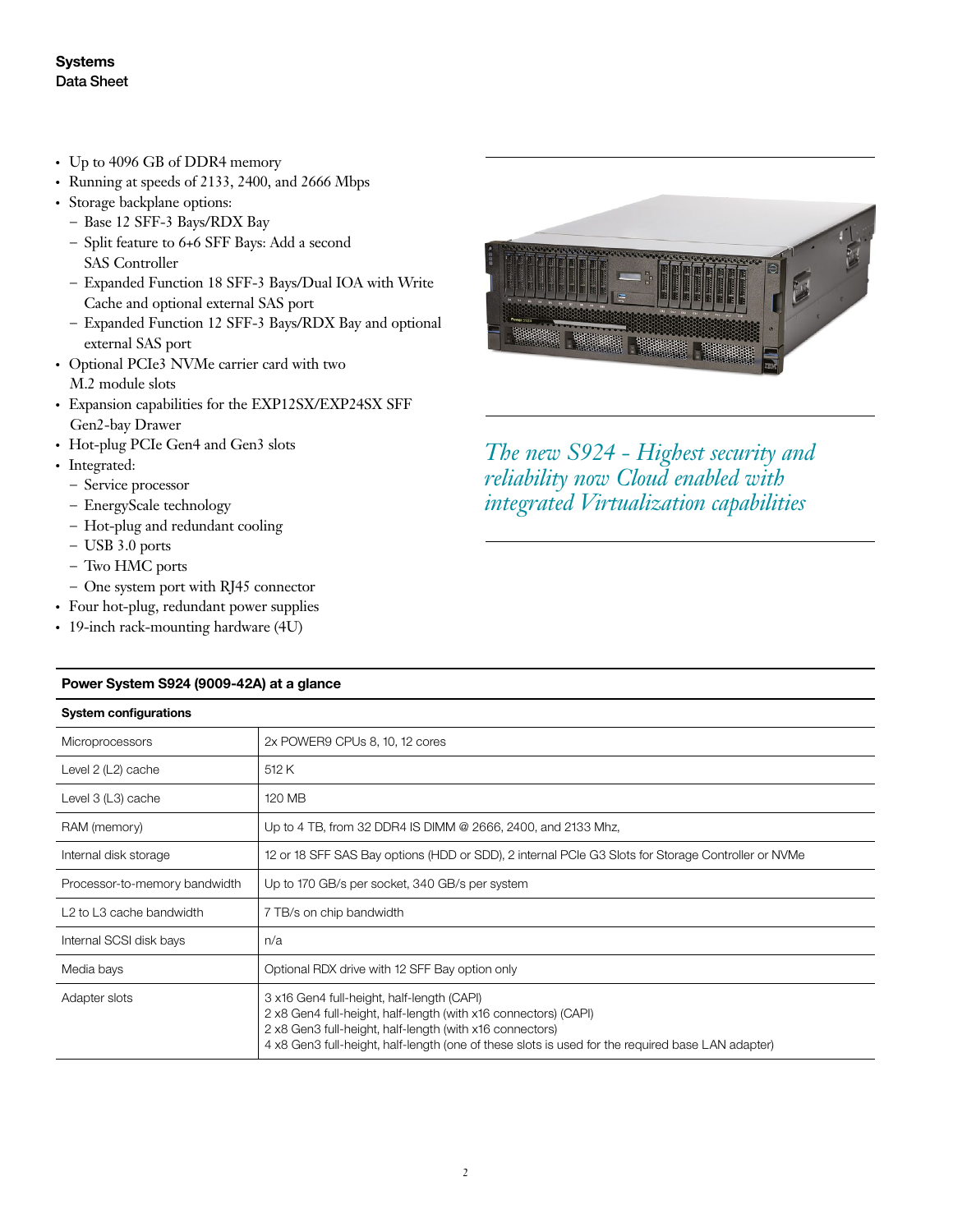**Power System S924 (9009-42A) at a glance**

| <b>Standard features</b>        |                                                                                                                                                                                                                                                                                                                                                        |
|---------------------------------|--------------------------------------------------------------------------------------------------------------------------------------------------------------------------------------------------------------------------------------------------------------------------------------------------------------------------------------------------------|
| I/O ports                       | • One front USB 3.0 ports<br>- Two rear USB 3.0 ports<br>- Two HMC 1 GbE RJ45 ports<br>- One system port with RJ45 connector<br>- 1x USB 3.0 front, 2x USB 3.0 rear, 2x HMC 1 GB Eth RJ45 ports, one system port with RJ45 connector,<br>2x High Speed 25 Gb/s ports                                                                                   |
| Connectivity support (optional) |                                                                                                                                                                                                                                                                                                                                                        |
| Advanced POWER Virtualization   | PowerVM Enterprise integrated                                                                                                                                                                                                                                                                                                                          |
| <b>RAS</b> features             | Processor instruction retry<br>Selective dynamic firmware updates<br>Chip kill memory<br>ECC L2 cache, L3 cache<br>Service processor with fault monitoring<br>Hot-swappable disk bays<br>Redundant cooling fans                                                                                                                                        |
| Operating systems               | <b>AIX 7.2 TL2</b><br>AIX 7.2 TL0, TL1 (P8 Compatibility Mode)<br>AIX 7.1 TL4, TL5 (P8 Compatibility Mode)<br>AIX 6.1 TL9 (P7 Compatibility Mode)<br>IBM i 7.3 TR4<br><b>IBM i 7.2 TR8</b><br>Ubuntu 16.04.4 LTS (P8 Compatibility Mode)<br>RedHat RHEL 7.4 LE (P8 Compatibility Mode)<br>SuSE SLES 11 SP4 (P8 Compatibility Mode)<br>SuSE SLES 12 SP3 |
| Power requirements              | Operating voltage: 1400 W PSU: 200 - 240 V AC<br>Operating frequency: 47/63 Hz                                                                                                                                                                                                                                                                         |
| System dimensions               | • Width: 482 mm (18.97 in.)<br>• Depth: 769.6 mm (30.3 in.)<br>• Height: 173.3 mm (6.8 in.)<br>• Weight: 39.9 kg (88 lb)                                                                                                                                                                                                                               |
| Warranty                        | 3-year limited warranty, CRU (customer replaceable unit) for all other units (varies by country)<br>next business day 9am to 5pm (excluding holidays), warranty service upgrades and maintenance are available.                                                                                                                                        |